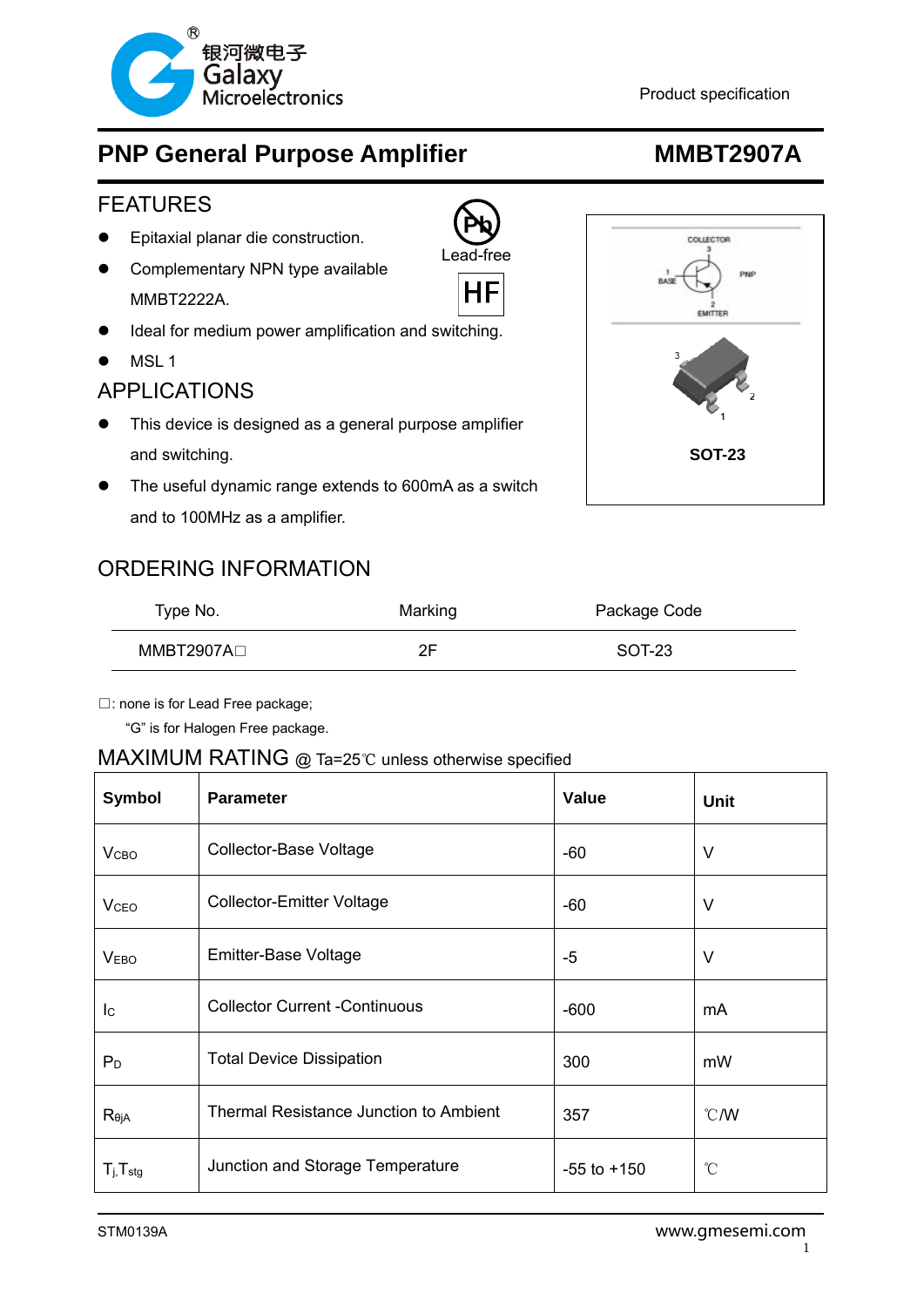

### ESD RATING

| <b>Characteristic</b>                      | <b>Symbol</b> | <b>Value</b> | Unit          | <b>JEDEC Class</b> |
|--------------------------------------------|---------------|--------------|---------------|--------------------|
| Electrostatic Discharge - Human Body Model | ESD HBM       | 4,000        |               | 3A                 |
| Electrostatic Discharge - Machine Model    | ESD MM        | 400          | $\mathcal{N}$ |                    |

## ELECTRICAL CHARACTERISTICS @ Ta=25℃ unless otherwise specified

| <b>Parameter</b>                     | <b>Symbol</b>        | <b>Test conditions</b>                                                                                                                                                                               | <b>MIN</b>                    | <b>MAX</b>                                    | <b>UNIT</b> |
|--------------------------------------|----------------------|------------------------------------------------------------------------------------------------------------------------------------------------------------------------------------------------------|-------------------------------|-----------------------------------------------|-------------|
| Collector-base breakdown voltage     | $V_{(BR)CBO}$        | $I_C = -10\mu A I_E = 0$                                                                                                                                                                             | $-60$                         |                                               | $\vee$      |
| Collector-emitter breakdown voltage  | $V_{(BR)CEO}$        | $lc=10mA$ $ls=0$                                                                                                                                                                                     | $-60$                         |                                               | $\vee$      |
| Emitter-base breakdown voltage       | $V_{(BR)EBO}$        | $IE=-10\mu A IC=0$                                                                                                                                                                                   | $-5$                          |                                               | $\vee$      |
| Collector cut-off current            | <b>CBO</b>           | $V_{CB} = -50V$ $I_E = 0$<br>$V_{CB} = -50V$ I <sub>E</sub> =0 T <sub>A</sub> =125°C                                                                                                                 |                               | $-10$<br>$-10$                                | nA<br>μA    |
| Collector cut-off current            | <b>ICEX</b>          | $VCE = -30V, VBE(OFF) = -0.5V$                                                                                                                                                                       |                               | $-50$                                         | nA          |
| Base cut-off current                 | <b>I</b> BL          | $VCE=-30V, VBE(OFF)=-0.5V$                                                                                                                                                                           |                               | $-50$                                         | nA          |
| DC current gain                      | <b>NFE</b>           | $V_{CE}$ =-10V I <sub>C</sub> =-100µA<br>$V_{CE} = -10V$ I <sub>C</sub> $= -1mA$<br>$VCE=-10V$ I <sub>C</sub> =-10mA<br>$V_{CE} = -10V I_C = -150mA$<br>V <sub>CE</sub> =-10V I <sub>C</sub> =-500mA | 75<br>100<br>100<br>100<br>50 | $\qquad \qquad -$<br>$\qquad \qquad -$<br>300 |             |
| Collector-emitter saturation voltage | VCE(sat)             | $lc=$ -150mA $ls=$ -15mA<br>$I_C$ =-500mA $I_B$ =-50mA                                                                                                                                               |                               | $-0.4$<br>$-1.6$                              | $\vee$      |
| Base-emitter saturation voltage      | V <sub>BE(sat)</sub> | $I_C = -150$ mA $I_B = -15$ mA<br>$lc = -500mA$ $ls = -50mA$                                                                                                                                         |                               | $-1.3$<br>$-2.6$                              | $\vee$      |
| <b>Transition frequency</b>          | $f_{\text{T}}$       | V <sub>CE</sub> =-20V I <sub>C</sub> =-50mA<br>$f=100MHz$                                                                                                                                            | 200                           |                                               | <b>MHz</b>  |
| Output Capacitance                   | C <sub>obo</sub>     | $V_{CB}$ =-10V f=100kHz l $E$ =0                                                                                                                                                                     | $\overline{a}$                | 8.0                                           | pF          |
| Input Capacitance                    | C <sub>ibo</sub>     | $V_{EB}$ =-2V f=100kHz $I_C$ =0                                                                                                                                                                      | $\blacksquare$                | 30                                            | pF          |
| Delay time                           | $t_d$                | VCE=-30V, Ic=-150mA,                                                                                                                                                                                 |                               | 10                                            | ns          |
| Rise time                            | $t_{r}$              | $IB1=-15mA$                                                                                                                                                                                          |                               | 40                                            | ns          |
| Storage time                         | $t_{\rm s}$          | $VCE = -6V$ , $I_C = -150mA$                                                                                                                                                                         |                               | 80                                            | ns          |
| Fall time                            | tr                   | $I_{B1}=-I_{B2}=-15mA$                                                                                                                                                                               |                               | 30                                            | ns          |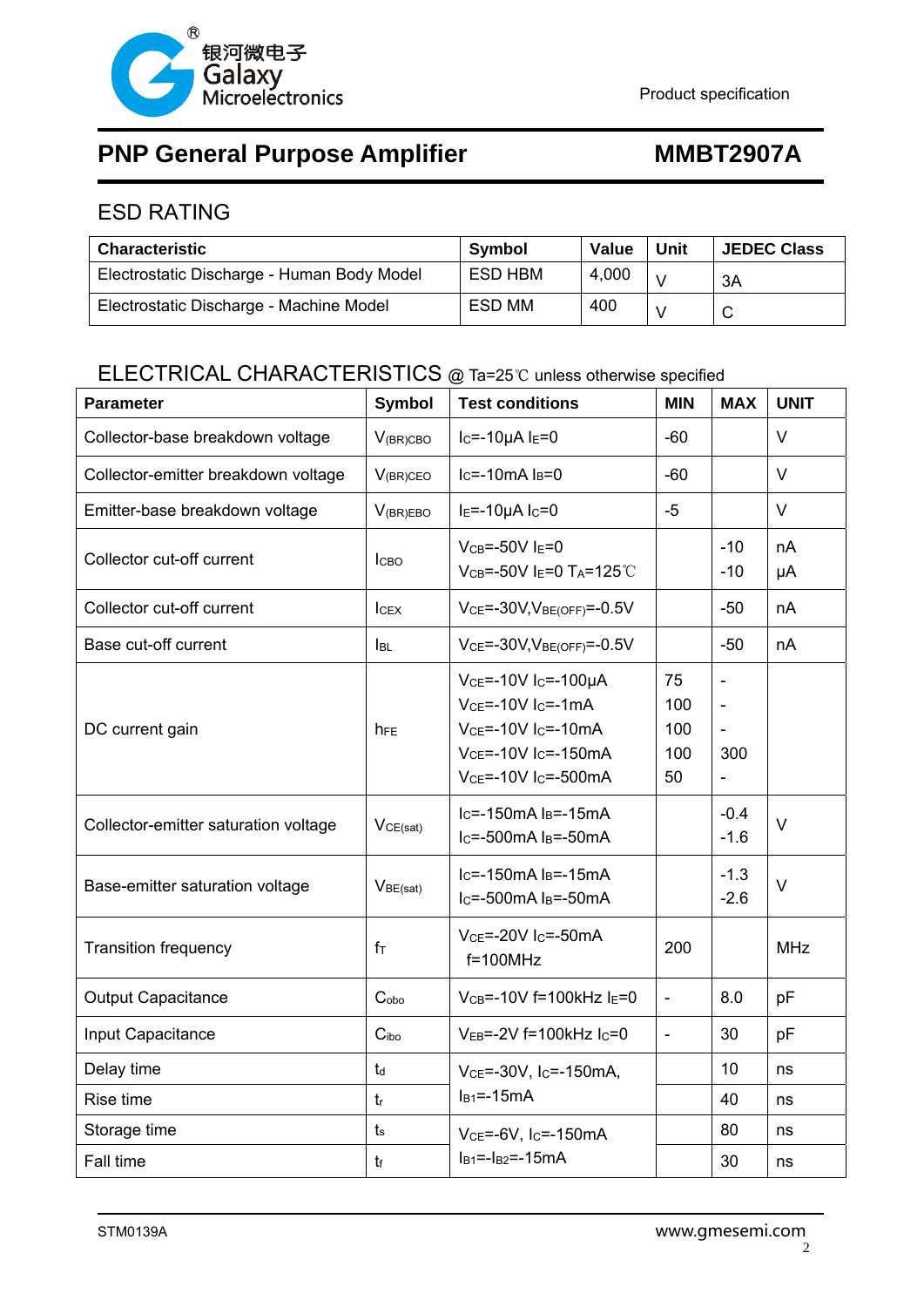

### TYPICAL CHARACTERISTICS @ Ta=25℃ unless otherwise specified

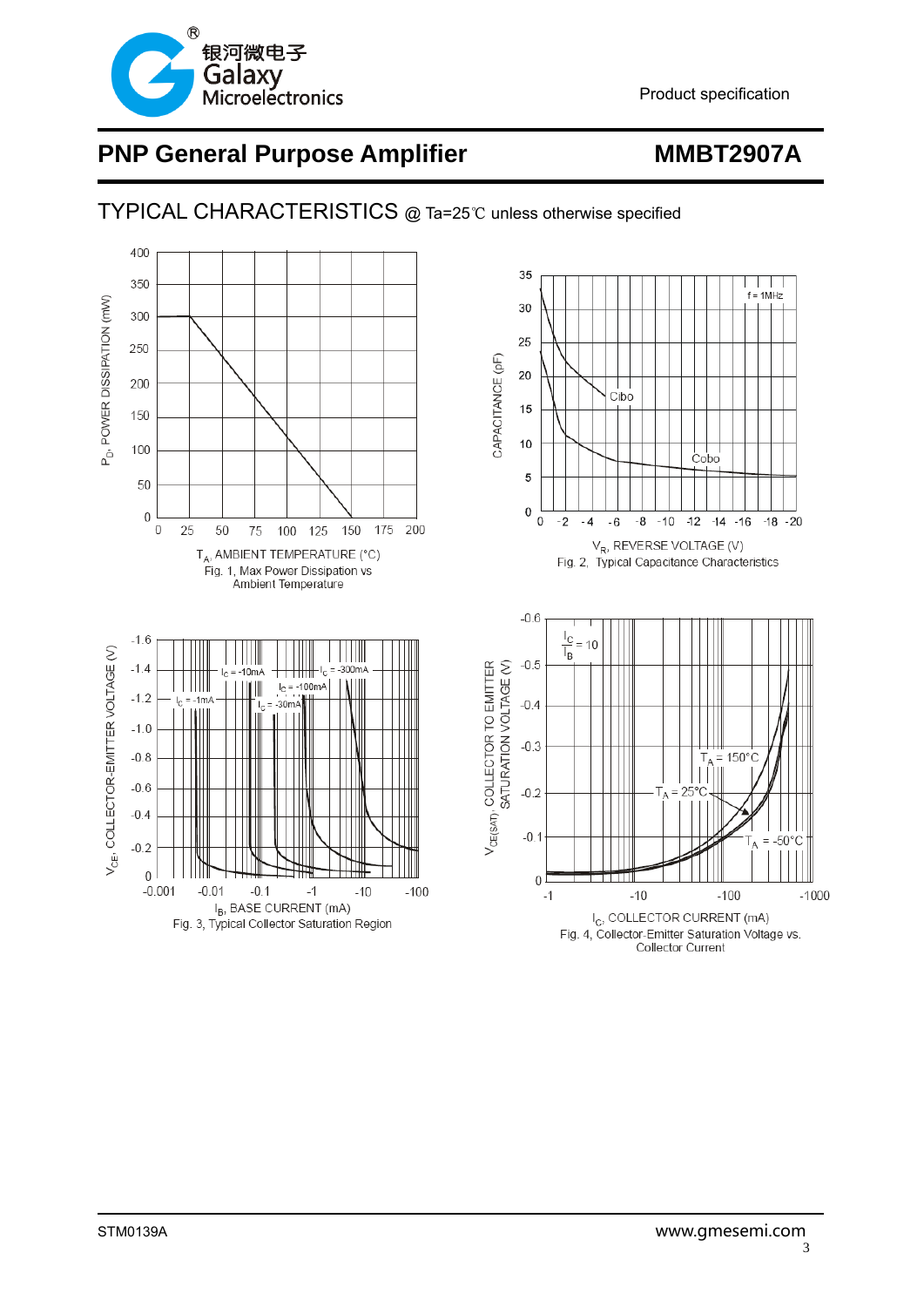